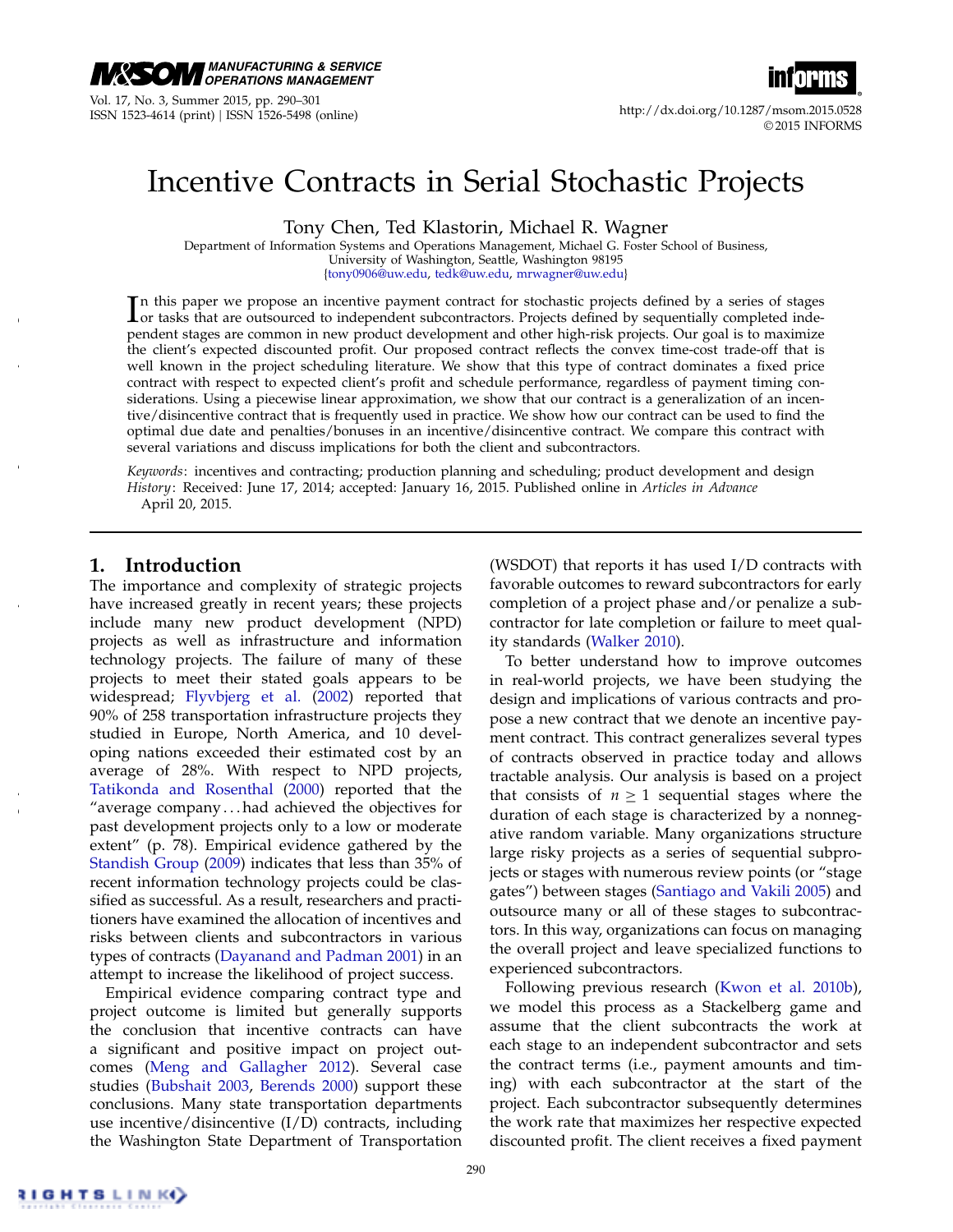when the project is completed and sets the contract terms to maximize his expected discounted profit.

The contract that we propose assumes that the client sets values  $p_i > 0$  and  $\beta_i \geq 0$  for the *i*th subcontractor at the start of the project; each subcontractor receives a payment equal to  $\rho_i(t_i) = p_i e^{-\beta_i t_i}$ , where  $t_i$  represents the realized duration of stage  $i$ . The exponential form of these contracts reflects both the inverse relationship between direct costs and task durations that is generally accepted in most project management literature (Klastorin 2010) as well as the convexity of this time-cost trade-off (Elmaghraby 1977). In this way, the contract sets payment terms that reflect the nondecreasing marginal costs associated with reducing stage duration. (A similar mechanism was suggested by Bernstein and Federgruen 2005 for coordinating decentralized supply chains.)

The variable  $\beta_i$  set by the client represents an incentive that impacts each subcontractor's work rate and performance. Furthermore, we assume that each subcontractor has an opportunity cost  $O_i \geq 0$  that represents alternative investment opportunities (that, in turn, also reflects general economic conditions). Given values  $p_i > 0$  and  $\beta_i \geq 0$ , the subcontractor sets the work rate to maximize her expected profit; however, if this expected profit is less than  $O_i$ , the subcontractor would decide to not participate in this project. Knowing the value of  $O_i$ , we show how this opportunity cost can influence the contract terms offered by the client.

We also examine the timing of subcontractor payments as part of the contract definition; for example, the client can pay a subcontractor when she completes her work or when the entire project is completed. The former payment mechanism is similar to most payment schemes in current practice (Dayanand and Padman 2001, Meng and Gallagher 2012) and includes payments made at defined milestones or fixed intervals. Alternatively, the client can pay all subcontractors when the entire project is completed; Kwon et al. (2010b) labeled this type of contract as a "delayed payment contract." In contrast to the results reported by Kwon et al. (2010b) for a project when all tasks can be performed simultaneously (i.e., a parallel precedence network), we show that there is no difference at equilibrium between delayed and nondelayed payments for all firms in a sequential project (a result that holds for a variety of modeling assumptions).

In this paper we describe our proposed incentive payment contract and several variations:

• A fixed payment contract that occurs when  $\beta_i =$ 0. In this case, the subcontractor is paid an amount  $p_i$ that is independent of the stage duration. Fixed payment contracts are widely used in practice.

• A delayed payment contract when the client pays each subcontractor when the project is completed.

• A hybrid contract that consists of the proposed incentive payment contract with a guaranteed minimum payment that is independent of stage duration.

• A dynamic incentive payment contract when subcontractors determine their respective work rates after observing the realized duration of preceding stages.

In all cases, we assume that the client sets the payments  $p_i$  and values of  $\beta_i$  that maximize his expected discounted profit subject to subcontractor participation constraints; the subcontractors respond by setting their work rates that maximize their expected discounted profits. We compare the various contract types with respect to the expected project makespan and discounted profits for the client and subcontractors. Given the general form of the incentive payment,  $\rho_i(t_i) = p_i e^{-\beta_i t_i}$ , we can analytically compare alternative contracts. For example, we show that the incentive payment contract with  $\beta_i > 0$  always dominates a fixed price contract  $(\beta_i = 0)$  with respect to a client's expected discounted profit and expected project makespan. We describe implications for other contract definitions as well.

In addition, we show that the general form of the incentive payment contract generalizes many I/D contracts that include penalties for tardiness as well as rewards for early completion (Shr and Chen 2004). Specifically, we show how a client can derive an optimal I/D contract (including due dates, tardiness penalties, and earliness rewards) that approximates the equilibrium incentive payment contract but would be easier to implement. To our knowledge, this is the first work that analytically compares fixed price and incentive contracts in a project environment and presents a structured methodology for setting due dates, tardiness penalties, and earliness bonuses in an I/D contract.

#### 1.1. Literature Review

Incentive contracts have been widely studied (Weitzman 1980), generally in the context of principal– agent theory. Our work is also related to previous research on managing innovative development processes (for an overview, see Shane and Ulrich 2004). However, specific research that combines this area with project management literature has been limited. Dayanand and Padman (2001) considered the problem of setting payment amounts and timing to maximize the discounted client's profit; whereas their analysis considered general project networks, their models were limited to deterministic task durations. In the case of stochastic projects, Buss and Rosenblatt (1997) considered the problem of finding optimal task start times in projects with parallel precedence networks when task durations are exponential with a goal to maximize the expected discounted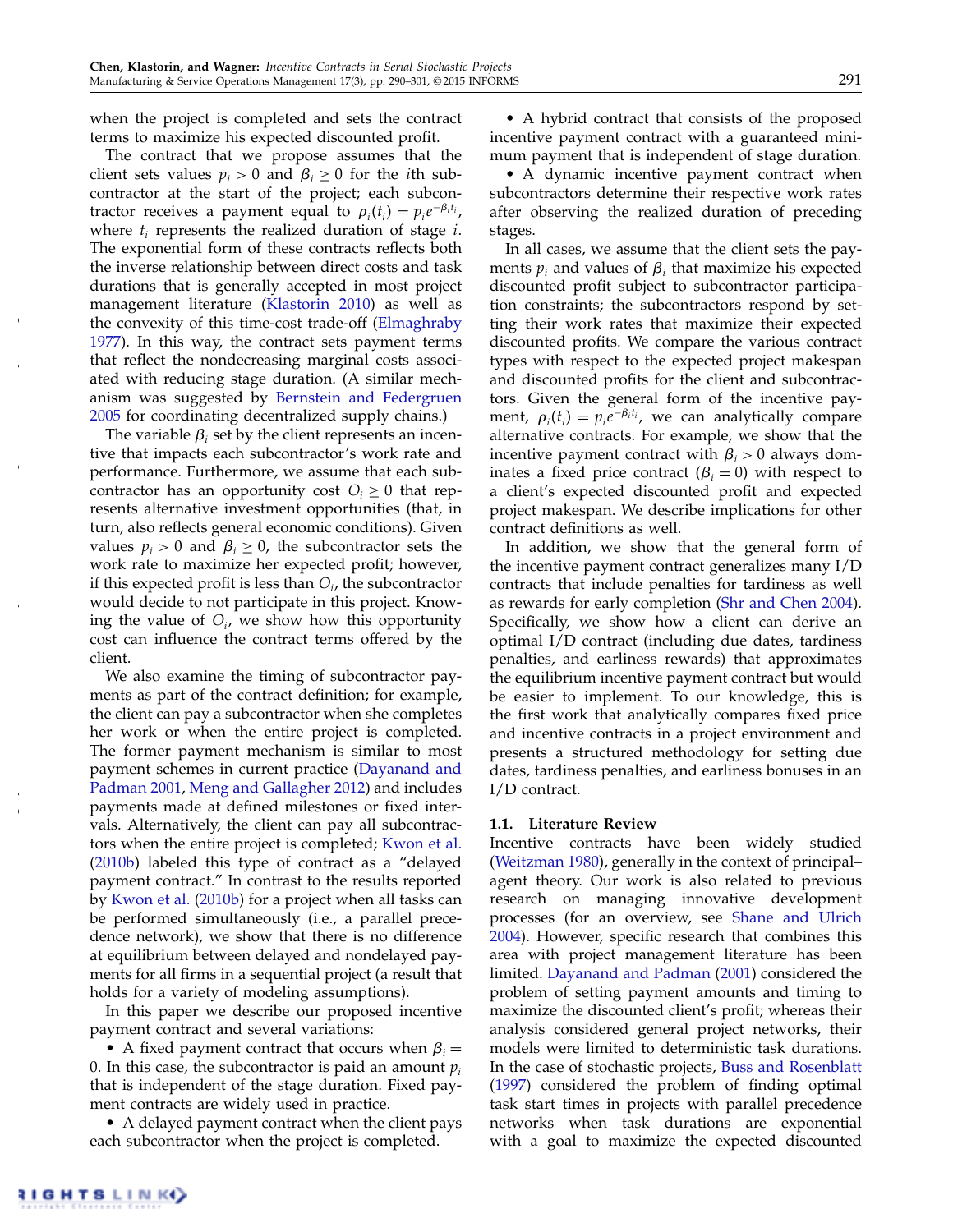profit (a fixed revenue is earned when the project is completed). Unlike our analysis, however, their work did not consider payments to subcontractors or the impact of these payments on subcontractors' levels of effort. With respect to the stochastic time-cost trade-off problem in project management, Elmaghraby (2005) considered a two-stage serial project with exponential durations and time-cost trade-offs. Klastorin and Mitchell (2007) presented an effective methodology for the stochastic compression problem that also assumed exponential task duration times. Papers that applied robust optimization to the stochastic time-cost trade-off problem included Goh and Hall (2013), who developed a satisficing time-cost trade-off model, and Cohen et al. (2007), who minimized total cost.

When projects are subdivided and outsourced, Gutierrez and Paul (2000) considered the problem of a subcontractor who faces the choice of partitioning a project into multiple subprojects or outsourcing the project as a whole to a single subcontractor. They showed that partitioning the project and outsourcing each subproject is preferred in a serial project, if the mean completion times of the subcontractors are ordered or the subcontractors are consistent across the project. Kwon et al. (2011) examined the impact of different sourcing decisions of project tasks with exponential completion times on operation profits. Their models analyze the trade-off between efficiency (outsourced tasks) and control (tasks performed in-house) under both parallel and serial project networks. Their results showed that when the revenue of the organization is relatively small (large), it is beneficial for the organization to keep the project in-house (outsource). Bayiz and Corbett (2005) presented a model based on the assumption that a linear incentive contract was used to coordinate the relative efforts of all subcontractors under asymmetric information. Their work suggested that contracts that increase payments to subcontractors if their relative tasks are completed before a given due date are weakly superior to fixedprice contracts in terms of a shorter expected project makespan and higher expected profits for the client. Kwon et al. (2010a) applied the concepts of supply chain coordination to project management. Assuming that duration times are exponentially distributed and the cost of a subcontractor is a quadratic function of the work rate, they showed that time-based and cost sharing contracts can achieve optimal channel coordination when there is a single subcontractor. Our research extends their work by considering the timing as well as the magnitude of payments in the presence of continuous discounting.

Chen and Lee (2013) showed that the deliveryschedule-based contracts are able to coordinate the decentralized supply chain in a project management context. In their work, they assumed that payments, penalty rates, and bonus rates are exogenously given; their main focus is on the subcontractor's optimal decision about the targeted material delivery schedule, as well as the subcontractor's optimal decision about her own production schedule. Our paper complements theirs by showing how to determine the payments as well as the penalty and bonus rates (in our paper, we use the term "incentive factors") to each of the nonhomogeneous suppliers.

To the best of our knowledge, Kwon et al. (2010b) were the first to examine delayed payment contracts in the context of projects with parallel tasks. Their model uses an "imputed" continuous-time discount rate to capture the view that both suppliers and manufacturers discount the value of future payments. Their work also assumes that all subprojects are of equal difficulty, so all subcontractors' total cost per unit time are equal (thus the work rate is the same for all subcontractors). Unlike their work, we focus on sequential, rather than parallel, projects and include nonhomogeneous subcontractors; furthermore, we incorporate the payment amounts as decision variables (rather than exogenous parameters) and introduce "incentive payment" contracts. In contrast to the results found by Kwon et al. (2010b) that delayed payment projects may be more profitable for a client under some conditions, we find that delayed payment contracts can never be more profitable in serial stochastic projects; this result differs from Kwon et al. (2010b) primarily because of the differences in network topology.

#### 1.2. Contributions and Overview

In this paper we propose an incentive payment contract for a serial stochastic project and analyze its expected profitability (for both the client and subcontractors) and makespan by modeling this contract as a Stackelberg game. We compare this contract to several variations, including a fixed price contract (when subcontractors are guaranteed a fixed payment regardless of stage duration), a hybrid contract (that places a lower bound on the subcontractor payments), a dynamic contract (when subcontractors negotiate with the client only after observing the performance of previous subcontractors), and two payment timing options. Our analysis indicates a number of significant implications, including the nonintuitive result that the incentive payment contract is equivalent with respect to expected client and subcontractor profits and project makespan for both the delayed and nondelayed payment options (a result that differs from the results found by Kwon et al. 2010b when tasks are performed in parallel). We show that our results extend to fixed price contracts (a special case of the incentive payment contract), hybrid, and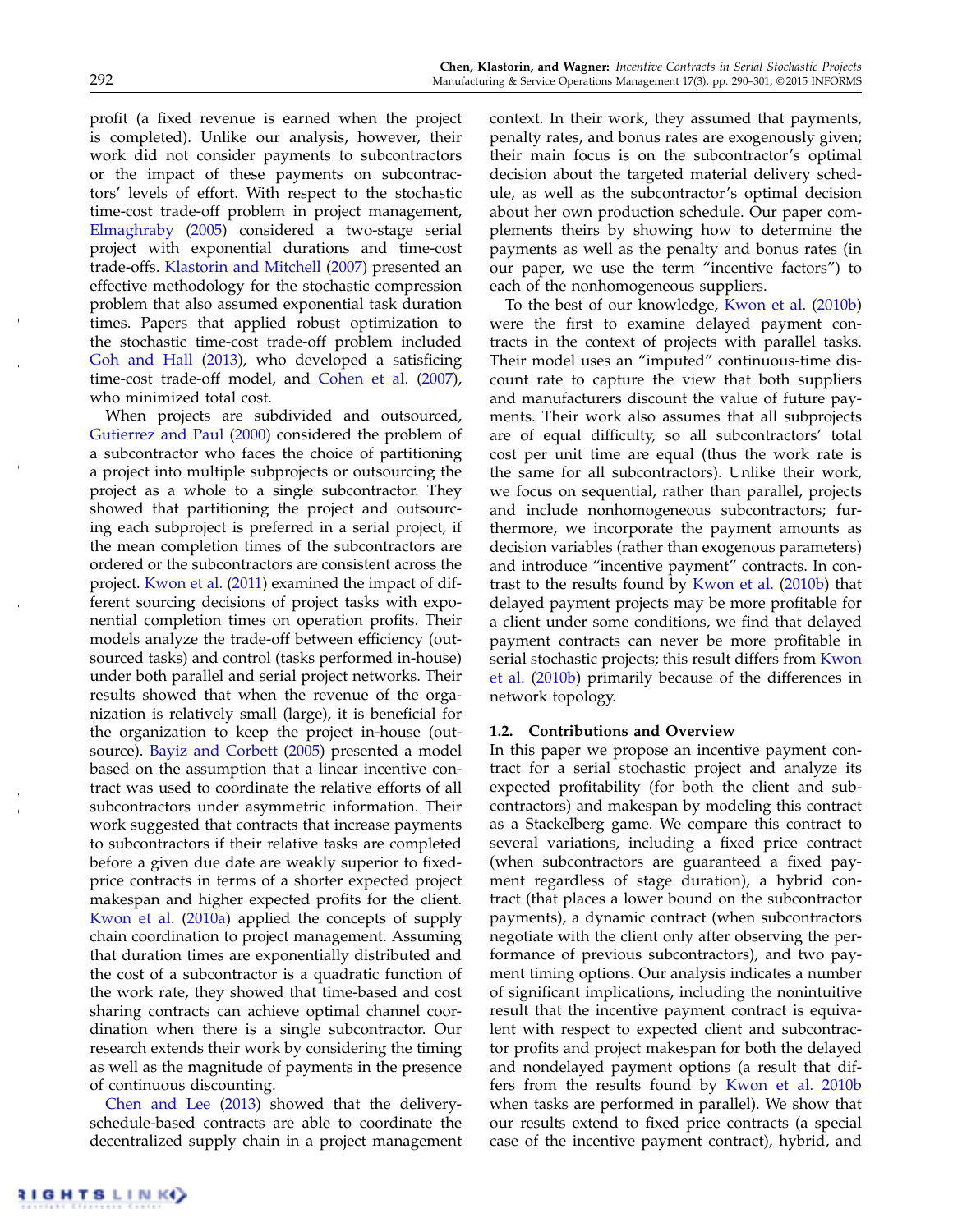dynamic contracts. We also show how certain contractual arrangements can encourage undesired results (e.g., delays and lower expected profits).

Our work shows that "pay for increased effort" contracts are always superior to fixed price contracts in terms of shorter expected project duration and higher expected profits for the client. Whereas we prove this result analytically when task durations are exponential, we show numerically that this result also holds when task durations follow both normal and gamma distributions. Recognizing that a contract based on a nonlinear function might be difficult to implement in practice, we show how a client can use the equilibrium solution to the (exponential) contract to define a comparable incentive/disincentive (I/D) contract (i.e., define due dates, tardiness penalties, and earliness bonuses) by using a piecewise linear approximation.

The rest of the paper is organized as follows. In §2, we define our proposed incentive payment contract and related notation. Modeling the contracting process as a Stackelberg game, we show how risk-neutral subcontractors would react to the terms presented by a client to maximize their respective expected discounted profit. We also define several variations of the basic incentive payment contract that are commonly used in practice and show how subcontractors would respond in these cases. In this section, we also show how a client would set contract parameters for each subcontractor to maximize his expected discounted profit. In the third section we compare these contracts with respect to client and subcontractor profitability and project makespan, and we consider the case when subcontractors may have better alternatives (i.e., greater opportunity costs) elsewhere and do not want to participate in this project as a result. In §4, we show how the solution for an incentive payment contract can be used to define an I/D contract (i.e., the due date, tardiness penalties, and earliness bonus) that is frequently used in practice. The final section summarizes the contributions of this work and indicates extensions that we are presently exploring. All proofs and technical details are provided in the online supplement (available as supplemental material at http://dx.doi.org/10.1287/msom.2015.0528).

## 2. Incentive Payment Contract and Stackelberg Game Defined

We assume that the client is managing a complex project that is defined by a series of sequential stages that are outsourced to independent subcontractors. Without loss of generality, we assume that the subcontractors are sequentially indexed from the start of the project; that is, the subcontractors proceed in order  $i =$ 1, ..., *n*. Following Kamien and Schwartz (1972), Buss and Rosenblatt (1997), Kwon et al. (2010b), and others, we assume that the client receives a fixed payment *Q* when the project is completed. We assume that the duration  $t_i$  of stage  $i$  is exponentially distributed with density  $f(t) = r_i e^{-r_i t} dt$  where the parameter  $r_i > 0$  defines the work rate set by the *i*th subcontractor. The exponential completion time assumption has been widely used in previous project management research (e.g., Buss and Rosenblatt 1997, Tavares 2002, Klastorin and Mitchell 2007, Kwon et al. 2010b). We assume that the subcontractors incur an operating cost  $k(r)$  per unit time; generalizing Kwon et al.  $(2010b)$ , we let  $k_i(r_i) = K_i + k_i r_i^2$  with  $K_i \ge 0$  and  $k_i > 0$ , although we could use any nondecreasing convex function of the work rate *r*. Assuming a positive discount rate  $\alpha > 0$ , subcontractor *i*'s discounted cost at time 0 is defined by  $e^{-\alpha \sum_{j=1}^{i-1} t_j} \int_{0}^{t_i} (K_i + k_i r_i^2) e^{-\alpha t} dt$ , where stage *i* starts at time  $\sum_{j=1}^{i-1} t_j$ . Our primary analytical results are based on the assumption that  $K_i = 0$  although we study the impact of positive  $K_i > 0$ numerically. Furthermore, we assume that the parameters *Ki* and *ki* are common knowledge for all participants in the Stackelberg game, which is reasonable in many scenarios (e.g., the client and subcontractors interact repeatedly).

In this game, the client initially sets  $p_i > 0$  and  $\beta_i \geq 0$  for all subcontractors to maximize his discounted profit, where each *i*th subcontractor receives an amount  $p_i e^{-\beta_i t_i}$  when stage *i* (or the project) is completed. Given the values of  $\beta_i$  and  $p_i$ , each subcontractor determines her equilibrium work rate (and expected stage duration) that maximizes her discounted profit.

In our analysis, we assume that each subcontractor will only accept the contract terms from the client if she can earn a discounted profit that equals or exceeds her opportunity cost  $O_i \geq 0$ , where we define the opportunity costs as a function  $H_i$  of the expected task duration  $E[t_i]$ ,  $O_i = H_i(E[t_i])$  where  $E[t_i] = r_i^{-1}$ . Opportunity costs could indicate varying economic environments; for example, if  $H_i(E[t_i]) = a_i + b_i E[t_i]$ , small values of  $a_i > 0$  and  $b_i$  could indicate a difficult economic environment (where subcontractors have limited choices), whereas larger values of *ai* and *bi* may indicate multiple alternatives made possible by a strong or improving economic environment. Alternatively, an opportunity cost could indicate the reputation and quality standards of the subcontractor (e.g., a highly respected subcontractor would have more alternatives and could charge a higher rent). Opportunity costs could also reflect expected indirect and overhead costs; for example, a greater value of *bi* may indicate the case where a subcontractor expects her task to incur a substantial time commitment with a diminished appeal of project participation. (The case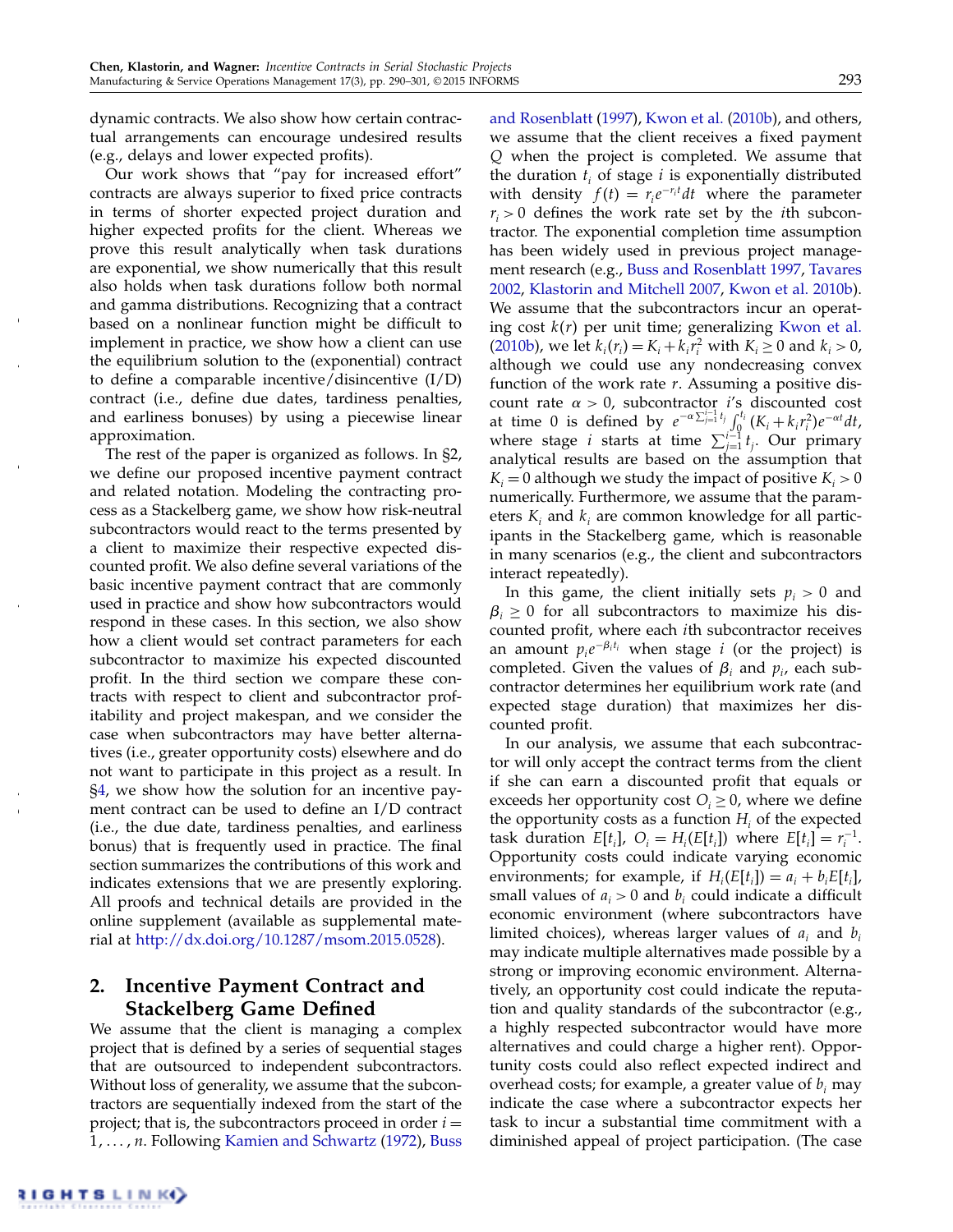where overhead and indirect costs are based on realized task durations is addressed in §5 of this paper.)

The notation used in the remainder of the paper is summarized below.

Client Decision Variables:

- payment amount to subcontractor i  $p_i$
- incentive factor for subcontractor i  $\beta_i$

Subcontractor Decision Variable:

 $r_i$  work rate chosen by subcontractor  $i$ 

Parameters:

- subcontractor i's fixed resource cost per time  $K_i$ period
- $k_i$ subcontractor i's variable resource cost parameter
- (continuous) discount rate  $\alpha$
- $O_i$  subcontractor i's opportunity cost

#### 2.1. Basic Incentive Payment Contract Defined

In the basic incentive payment contract, the client sets  $p_i > 0$  and  $\beta_i \ge 0$  at time 0 and pays an amount  $\rho_i(t_i) =$  $p_i e^{-\beta_i t_i}$  at the conclusion of the *i*th subcontractor's stage (when stage duration  $t_i$  is realized). We denote this as contract  $\tilde{I}$ ; the expected discounted profit for a subcontractor in this case is given by

$$
E[\pi_i^{\parallel}] = E\bigg[ (p_i e^{-\beta_i t_i}) e^{-\alpha \sum_{j=1}^i t_j} - e^{-\alpha \sum_{j=1}^{i-1} t_j} \int_0^{t_i} (K_i + k_i r_i^2) e^{-\alpha t} dt \bigg]
$$
  
=  $\bigg( \frac{p_i r_i}{\alpha + r_i + \beta_i} - \frac{(K_i + k_i r_i^2)}{\alpha + r_i} \bigg) \prod_{j=1}^{i-1} \frac{r_j}{\alpha + r_j}.$  (1)

The expected profit defined by (1) indicates how changes in other subcontractors' work rates impact the expected profit of subcontractor  $i$ . Specifically, when the work rates of predecessor subcontractors  $k$ (for  $k < i$ ) increase, the profits of the *i*th subcontractor increase. With respect to successor subcontractors, changes in their work rates have no impact on subcontractor *i's* expected work rates or expected payoff.

The subcontractor's expected profit defined by (1) is concave with respect to  $r_i$ ; this observation leads to the result in Proposition 1.

PROPOSITION 1. Given contract I, the equilibrium work rate,  $r_i^*$ , for each subcontractor is given by the unique pos*itive solution to the following equation:* 

$$
r_i^* = \sqrt{\alpha^2 + \frac{p_i(\alpha + \beta_i)(\alpha + r_i^*)^2}{k_i(\alpha + \beta_i + r_i^*)^2} + \frac{K_i}{k_i}} - \alpha.
$$
 (2)

Subcontractor i will participate in contract  $\mathbb I$  if and only if  $(p_i r_i^*/(\alpha + r_i^* + \beta_i) - (K_i + k_i r_i^*)/(\alpha + r_i^*))\prod_{j=1}^{i-1} r_j^*/(\alpha +$  $(r_i^*)) \geq O_i$ .

For positive  $K_i > 0$ , we cannot guarantee that the subcontractor will earn positive profit; however, when  $K_i = 0$ , we can show that  $E[\pi_i] > 0$  for the equilibrium work rate  $r_i^*$  found by solving (2), as stated in the following proposition.

PROPOSITION 2. If  $K_i = 0$ , given values of  $p_i > 0$  and  $\beta_i \geq 0$ ,  $E[\pi_i^{\parallel}] > 0$  when the work rate for the ith subcontractor  $r_i^*$  is determined by the unique solution to (2).

This proposition implies that a subcontractor would always participate in the project for any  $p_i > 0$  and  $\beta_i \geq 0$  set by the client when opportunity costs  $O_i = 0$ . (In §3 we discuss the case when  $O_i > 0$  and  $K_i > 0$ .) For the remainder of this section, we assume that  $O_i =$  $K_i = 0$   $\forall i$  so that all subcontractors participate.

We can characterize the relationship between the subcontractor's equilibrium work rate and the value of  $\beta_i$  assuming a fixed payment  $p_i$ . Using (2), we can show, using implicit differentiation and algebraic manipulation, that

$$
\frac{\partial r_i^*}{\partial \beta_i} = \frac{(\alpha + r_i^*)[(r_i^* - (\alpha + \beta_i))/(\alpha + \beta_i + r_i^*)]}{2(\alpha + \beta_i)[\alpha^2/r_i^*(2\alpha + r_i^*) + (\alpha + r_i^*)/(\alpha + \beta_i + r_i^*)]};
$$

since the denominator is positive, the sign of  $\partial r_i^* / \partial \beta_i$ depends on the term  $r_i^* - (\alpha + \beta_i)$ . This observation allows us to provide the following result, which links the effect of  $\beta_i$  with the value of the payment chosen.

COROLLARY 1. The following conditions hold if  $K_i = 0$ :

• If  $p_i < 3\alpha k_i$ , there does not exist any  $\beta_i \geq 0$  where  $r_i^* = \alpha + \beta_i$ , which implies  $\partial r_i^* / \partial \beta_i < 0$ , for  $\beta_i \geq 0$ .

• If  $p_i = 3\alpha k_i$  then only  $\beta_i = 0$  satisfies  $r_i^* = \alpha + \beta_i$ , which implies  $\partial r_i^* / \partial \beta_i < 0$ , for  $\beta_i > 0$ .

• If  $p_i > 3\alpha k_i$ , there exists a unique value  $\beta_i = \hat{\beta}_i > 0$ that satisfies  $r_i^* = \alpha + \hat{\beta}_i$ , which implies  $\partial r_i^* / \partial \beta_i > 0$ , for  $0 \leq \beta_i < \beta_i$  and  $\partial r_i^* / \partial \beta_i < 0$ , for  $\beta_i > \beta_i$ .

These results indicate that the relationship between the incentive factor  $\beta_i$  and a subcontractor's equilibrium work rate  $r_i^*$  (and expected duration) depends on the value of  $p_i$ . Specifically, if  $p_i \leq 3\alpha k_i$ , increasing  $\beta_i$  will result in a subcontractor reducing her work rate (and increasing her expected stage duration). This occurs when  $p_i$  is relatively small (representing an unappealing project); in this case, increasing  $\beta_i$ , will further reduce the motivation for the subcontractor to participate in the project. On the other hand, if  $p_i > 3\alpha k_i$ , increasing  $\beta_i$  will result in a subcontractor increasing her work rate (and reducing the expected duration) as long as  $\beta_i < \beta$ . The relationship between  $p_i$  and  $\beta_i$  values is further discussed in §2.2 that considers the equilibrium value of  $\beta_i$  that maximizes the client's expected discounted profit.

We can also analyze the relationship between  $\beta_i$ and a subcontractor's expected discounted profit. Our results are indicated in Corollary 2, which shows subcontractor i's expected profit will decrease as  $\beta_i$ increases, given that the subcontractor sets an equilibrium work rate defined by  $(2)$ .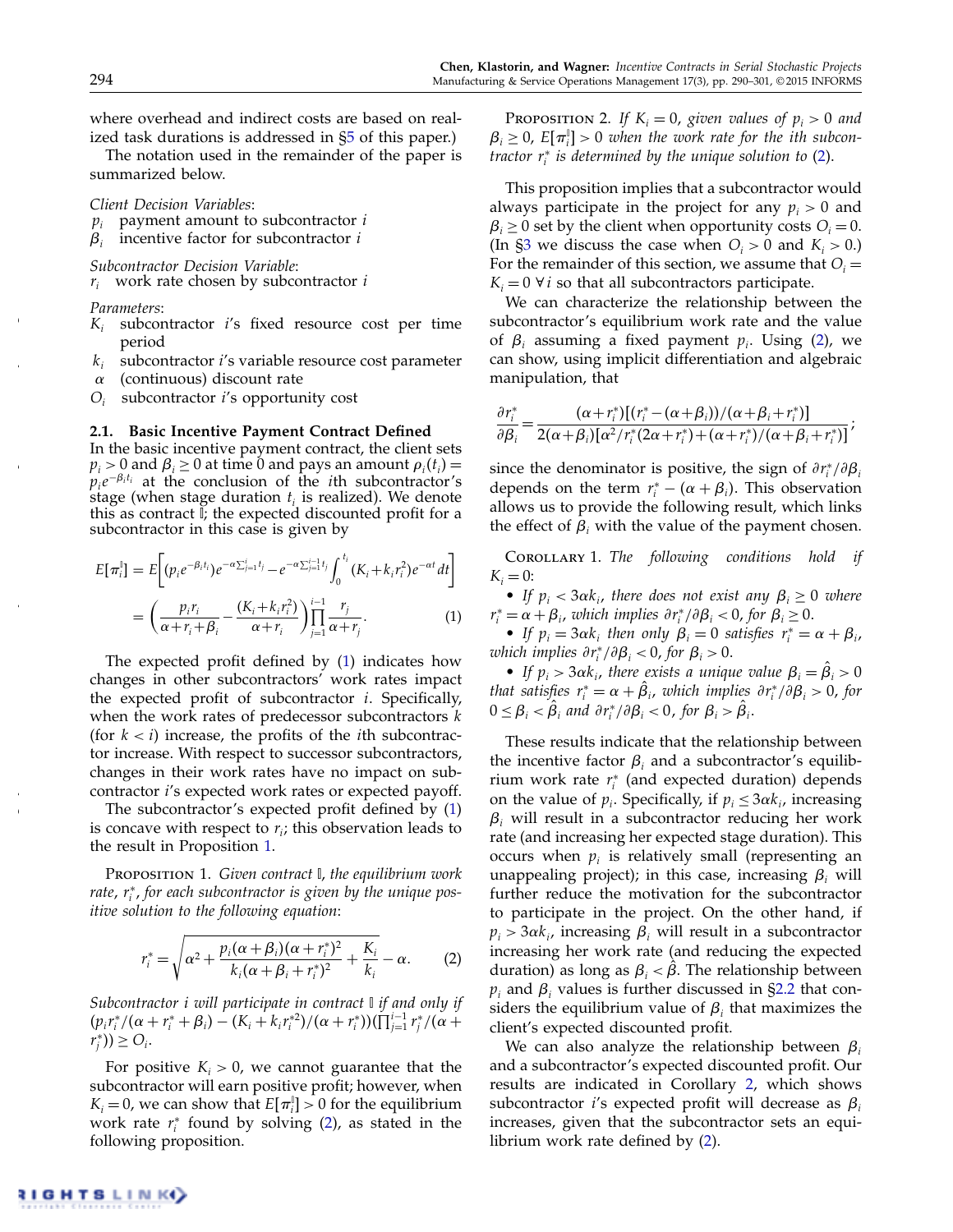COROLLARY 2. If  $K_i = 0$  for a subcontractor operating with contract  $\mathbb{I}$ , then  $\partial E[\pi_i^{\mathbb{I}}]/\partial \beta_i < 0$ , where  $E[\pi_i^{\mathbb{I}}]$  is defined by (1) and the equilibrium work rate is defined by  $(2)$ .

#### 2.2. Maximizing Expected Client Payoff

In this section we continue to assume that the subcontractor opportunity costs  $O_i = 0$  and  $K_i = 0$  for all *i*; all subcontractors will participate for all values of  $p_i$  and  $\beta_i$  since they are guaranteed to earn a positive profit (Proposition 2). Using contract I, the client (knowing subcontractor cost parameters  $k_i$ ) sets  $\beta_i$  (where  $\beta_i \geq 0$ ) at time 0 and pays  $p_i e^{-\beta_i t_i}$  to the *i*th subcontractor when her stage is completed at time  $\sum_{k=1}^{t} t_k$ . As previously indicated, each subcontractor sets her equilibrium work rate using  $(2)$ . When the project is completed at time  $T = \sum_{k=1}^{n} t_k$ , the client receives a fixed payment Q.

Under contract I, the expected discounted profit earned by the client is equal to

$$
E[\Pi_{C}^{\mathbb{I}}] = \left[ Q e^{-\alpha T} - \sum_{i=1}^{n} (p_i e^{-\beta_i t_i}) e^{-\alpha \sum_{j=1}^{i} t_j} \right]
$$
  
=  $Q \prod_{j=1}^{n} \frac{r_j}{\alpha + r_j} - \sum_{i=1}^{n} \frac{p_i r_i}{\alpha + \beta_i + r_i} \prod_{j=1}^{i-1} \frac{r_j}{\alpha + r_j},$  (3)

where  $r_i$  is defined by (2) and Proposition 1. Given values of  $r_i$ , values of  $p_i$  can be defined by inverting Equation  $(2)$ ; that is,

$$
p_i = \frac{(r_i^2 + 2\alpha r_i)(\alpha + \beta_i + r_i)^2 k_i}{(\alpha + \beta_i)(\alpha + r_i)^2}.
$$
 (4)

Using  $(3)$  and  $(4)$ , the problem for the client is then to find the equilibrium values of  $r_i^*$  and  $\beta_i^*$  that maximize his expected discounted profit,

$$
E[\Pi_{C}^{1}] = Q \prod_{j=1}^{n} \frac{r_{j}}{\alpha + r_{j}} - \frac{\sum_{i=1}^{n} (r_{i}^{3} + 2\alpha r_{i}^{2})(\alpha + \beta_{i} + r_{i})k_{i}}{(\alpha + \beta_{i})(\alpha + r_{i})^{2}} \prod_{j=1}^{n-1} \frac{r_{j}}{\alpha + r_{j}}.
$$
 (5)

To find the values of  $r_i^*$  and  $\beta_i^*$  (and therefore  $p_i^*$ ), we initially assume that the values of  $\beta_i$  are fixed and use the variable transformation  $g_i = \alpha/(\alpha + r_i)$ . For given  $\beta_i$ , we will denote the expected client's profit by  $E[\Pi_{\mathcal{C}}^{I}(\beta_1,\ldots,\beta_n)]$ . Using the  $g_i$  variables, the expected client's profit can be stated as

$$
E[\Pi_{\mathcal{C}}^{1}(\beta_{1},...,\beta_{n})]
$$
  
=  $Q\prod_{j=1}^{n}(1-g_{j}) - \sum_{i=1}^{n}\left(\frac{\alpha k_{i}}{\alpha+\beta_{i}}\right)(1-g_{i})^{2}$   

$$
\cdot \left(\frac{1}{g_{i}} + 1\right)\left(\frac{\alpha}{g_{i}} + \beta_{i}\right)\prod_{j=1}^{i-1}(1-g_{j}).
$$
 (6)

Since (5) is not jointly concave in  $r_i^*$  and  $\beta_i^*$ , we define a search procedure with order  $O(n)$  to find the equilibrium values of  $g_i^*$  and  $r_i^*$  and subsequently find  $\beta_i^*$ . We denote this search procedure as Algorithm SIP ("search for incentive payments") to find the unique equilibrium values of  $g_i$  that we denote as  $\hat{g}_i$ . This algorithm is described and its correctness proved in Appendix A of the online supplement.

To find the equilibrium values of  $\beta_i \geq 0$ , we note that Equation (6) indicates that the client's expected profit increases monotonically with increasing values of  $\beta_i$  and, in fact, approaches an asymptote as  $\beta_i \rightarrow \infty$ . Support for this statement is given in Proposition 3.

**PROPOSITION** 3. If  $O_i = K_i = 0 \ \forall i$ , for unique equilibrium values  $(\hat{g}_1,\ldots,\hat{g}_n)$  defined for given  $\{\beta_1,\ldots,\beta_n\}$ , the expected client's profit increases with increasing values of  $\beta_i \geq 0$ .

Similar to Proposition 2, we can prove that the expected client's profit is always positive for equilibrium values of  $r_i^* > 0$ ; that is, the client would always participate in this game when using contract  $\mathbb{I}$ . In §3, we explore the client's trade-offs between increasing values of  $\beta_i$  and expected payoff, as well as positive values of  $O_i > 0$  and  $K_i > 0$ .

The following proposition characterizes the project makespan's dependence on the incentive parameters  $\beta_i$ . We utilize the notation  $r_i^{**}$  to denote the subcontractor *i's* best-response function *induced* by the prices given by Algorithm SIP.

PROPOSITION 4. If  $K_i = 0$ , a subcontractor's equilibrium work rate  $r_i^{**}$  increases in  $\beta_i$ . Furthermore,  $r_i^{**}$ increases in  $\beta_i$  for all predecessor subcontractors  $j < i$ .

Proposition 4 indicates that greater values of  $\beta_i$  will result in a greater work rate for subcontractor *i* (and smaller expected duration). In addition, the work rate for all subcontractors that precede the *i*th subcontractor will also increase, thereby further reducing the project makespan. These observations result in two significant implications for the client. First, increasing the value of  $\beta_n$  will influence all subcontractors, whereas a comparable increase in  $\beta_{n-1}$ , for example, will only influence  $n-1$  subcontractors. Second, the project makespan is decreasing in each incentive parameter  $\beta_i$ . The latter implication may be important if the client faces a due date and associated penalty cost (this is further discussed in  $\S5$ ).

### 2.3. Variations of the Basic Incentive Payment Contract |

2.3.1. Fixed Payment Contracts: Incentive Pay**ment Contracts with**  $\beta_i = 0$ . When  $\beta_i = 0$ , the client pays subcontractor *i* an amount  $p_i$  regardless of  $t_i$  (the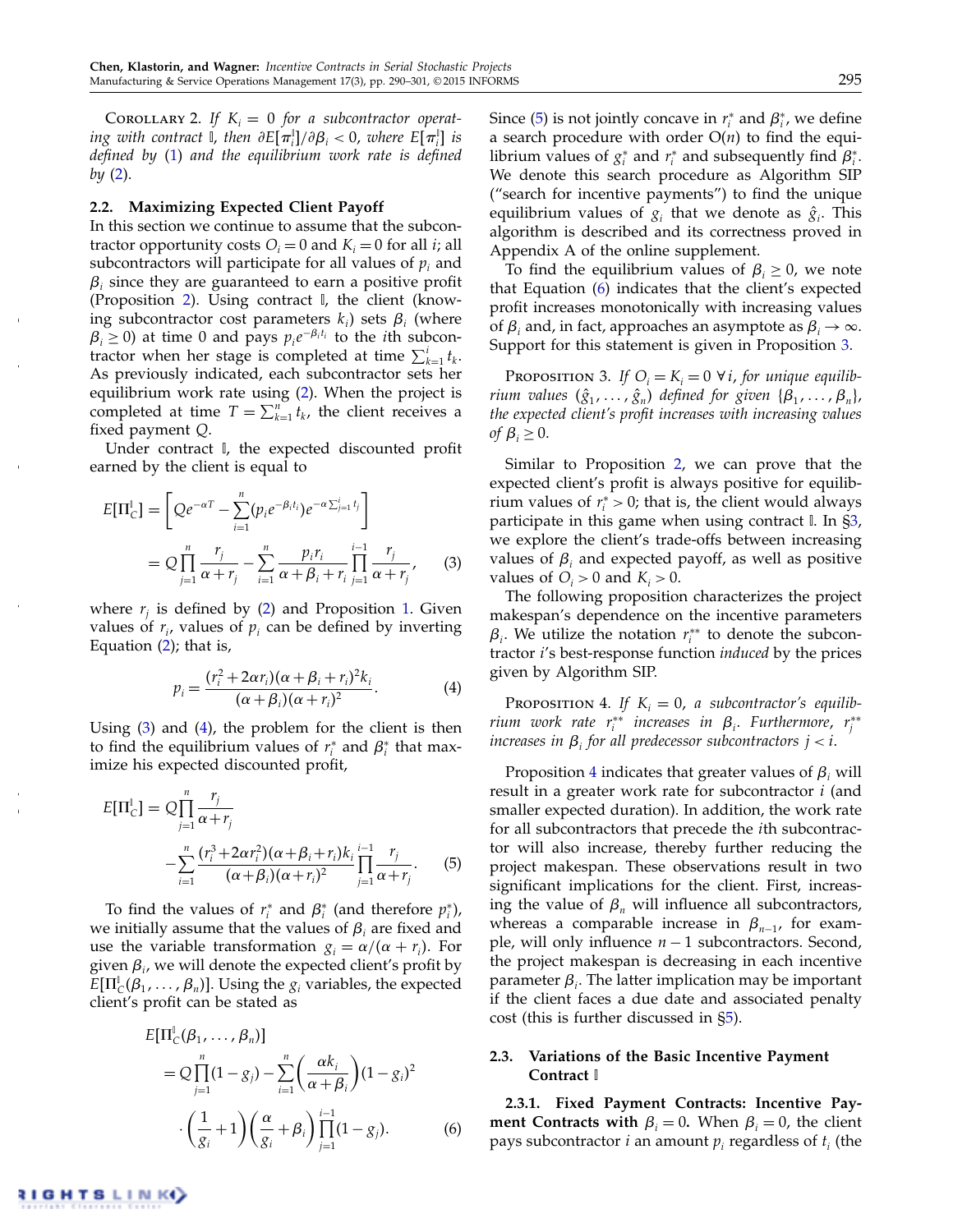realized duration of stage  $i$ ). We denote this as contract  $F$ . The expected NPV for subcontractor  $i$  for contract F can be defined as follows:

$$
E[\pi_i^{\mathbb{F}}] = E\bigg[p_i e^{-\alpha \sum_{j=1}^i t_j} - e^{-\alpha \sum_{j=1}^{i-1} t_j} \int_0^{t_i} (K_i + k_i r_i^2) e^{-\alpha t} dt \bigg] = \bigg(\frac{p_i r_i}{\alpha + r_i} - \frac{(K_i + k_i r_i^2)}{\alpha + r_i}\bigg) \prod_{j=1}^{i-1} \frac{r_j}{\alpha + r_j}.
$$
 (7)

The expected profit defined by  $(7)$  is strictly concave in the work rate,  $r_i$ ; as a result, we can find a closedform solution for a subcontractor's equilibrium work rate when contract  $F$  is used. This result is given in Proposition 5.

PROPOSITION 5. Given contract  $F$ , the unique equilibrium work rate,  $r_i^*$ , for each subcontractor  $i = 1, ..., n$ is given by  $r_i^* = \sqrt{\alpha^2 + (p_i \alpha + K_i)/k_i} - \alpha$ . Subcontractor i will participate in Contract  $F$  if and only if  $(p_i \prod_{k=1}^i r_k^*/(\alpha + r_k^*) - (K_i + k_i r_i^{*2})/(\alpha + r_i^*))\prod_{i=1}^{i-1} r_i^*/(\alpha + r_i^*)$  $(\alpha + r_i^*)) \geq O_i$ .

Assuming that the subcontractor participates in the project (that is, the resulting profits exceed her opportunity cost), the results from Proposition  $\overline{5}$  indicate that each subcontractor acts independently when setting their own work rate (and expected task duration) under contract F. This observation, however, does not apply to their expected profits defined by (7), which indicates that subcontractor *i*'s expected profit  $E[\pi_i^*]$ increases (decreases) as the work rate  $r_i$  of its predecessors (that is, for  $j < i$ ) increase (decrease). In contrast, the work rates of successor subcontractors (for  $i > i$ ) have no impact on the profits of subcontractor *i*. Under contract  $F$ , the outcome of each individual subcontractor varies with the performance of preceding subcontractors, although such performance is outside of any individual subcontractor's control.

2.3.2. Delayed Payment Contracts. In contracts I or  $\mathbb{F}$ , the client may specify that the subcontractors are paid at the completion of the project (*i.e.*, at time  $T =$  $\sum_{i=1}^{n} t_i$ ). These delayed payment contracts are analogous to the contracts used by the Boeing Company for the suppliers of the Boeing 787 Dreamliner and a possible factor behind the development delays of that airliner (Greising and Johnsson 2007). We denote these contracts by  $\mathbb{I}_{\mathbb{D}}$  or  $\mathbb{F}_{\mathbb{D}}$ , respectively.

In contract  $\mathbb{I}_{D}$ , the client sets  $p_i$  and  $\beta_i > 0$  at time 0 and pays  $p_i e^{-\beta_i t_i}$  when the project is completed. Subcontractor i's expected profit in this case is given by

$$
E[\pi_i^{\mathbb{I}_D}] = E\bigg[\left(p_i e^{-\beta_i t_i}\right) e^{-\alpha T} - e^{-\alpha \sum_{j=1}^{i-1} t_j} \int_0^{t_i} \left(K_i + k_i r_i^2\right) e^{-\alpha t} dt\bigg].\tag{8}
$$

The expected payoffs at equilibrium for the client and subcontractors under contracts  $\mathbb{I}$  and  $\mathbb{I}_D$  are equivalent (as well as the expected makespan), even for nonexponentially distributed task durations; this can be shown by rewriting subcontractor i's expected payoff under contract  $\mathbb I$  as defined by Equation (1) as

$$
E[\pi_i^{\parallel}] = E[e^{-\alpha \sum_{j=1}^{t-1} t_j}]
$$
  
 
$$
\times E\left[ (p_i e^{-\beta_i t_i}) e^{-\alpha t_i} - \int_0^{t_i} (K_i + k_i r_i^2) e^{-\alpha t} dt \right].
$$

Under contract  $\mathbb{I}_D$ , subcontractor *i*'s payoff as defined by  $(8)$  can be rewritten as

$$
E[\pi_i^{\mathbb{I}_0}] = E[e^{-\alpha \sum_{j=1}^{i-1} t_j}] \times E\left[ (e^{-\alpha \sum_{j=i+1}^{n} t_j} p_i e^{-\beta_i t_i}) e^{-\alpha t_i} - \int_0^{t_i} (K_i + k_i r_i^2) e^{-\alpha t} dt \right].
$$

If we let  $p'_i = p_i E[e^{-\alpha \sum_{j=i+1}^n t_j}]$ , then the expected discounted client's profit for the delayed payment contract  $\mathbb{I}_{\mathbb{D}}$  can be rewritten as  $E[\Pi_{\mathbb{C}}^{\mathbb{D}}] =$  $E[Qe^{-\alpha T} - \sum_{i=1}^{n} (p'_i e^{-\beta_i t_i})e^{-\alpha \sum_{j=1}^{n} t_j}]$  that is equivalent to the expected client's profit under contract las defined by  $(3)$ .

Likewise, the unique equilibrium work rates for all subcontractors are equal under the two contracts as stated and proved in Proposition 6. This result does not require the task durations to be exponentially distributed and only requires the nonnegative random variables to be statistically independent.

PROPOSITION 6. For each subcontractor, the unique equilibrium work rate under contracts  $\mathbb I$  and  $\mathbb I_{\mathbb D}$  are equal; that is,  $r_i^* = r_i^*$  for  $j = 1, ..., n$ . Furthermore, the expected client's profit, expected subcontractors' profit, and the expected makespan are equal under contracts  $\mathbb{I}$  and  $\mathbb{I}_{\mathbb{D}}$  given independent task durations.

Proposition 6 also holds under positive opportunity costs. If subcontractors willingly participate in the project, opportunity costs are a nonbinding constraint, and the analysis of Proposition 6 is applicable. If subcontractors are not willing to participate, an "adjustment" is necessary, which is discussed in detail in §3.2. However, since the functional forms of the subcontractors' profits are essentially the same, the adjustments will be identical under both contracts, and Proposition 6 remains applicable.

Note that the equivalence of delayed and nondelayed contracts only holds for sequential projects; Kwon et al. (2010b) showed that there is no equivalence in projects where tasks are performed in parallel. The intuition behind this observation is differing motivations: (1) under a delayed parallel contract, a subcontractor has a motivation to slow down if other subcontractors are slow, whereas (2) there is no such motivation under a delayed sequential project or any nondelayed (sequential or parallel) project.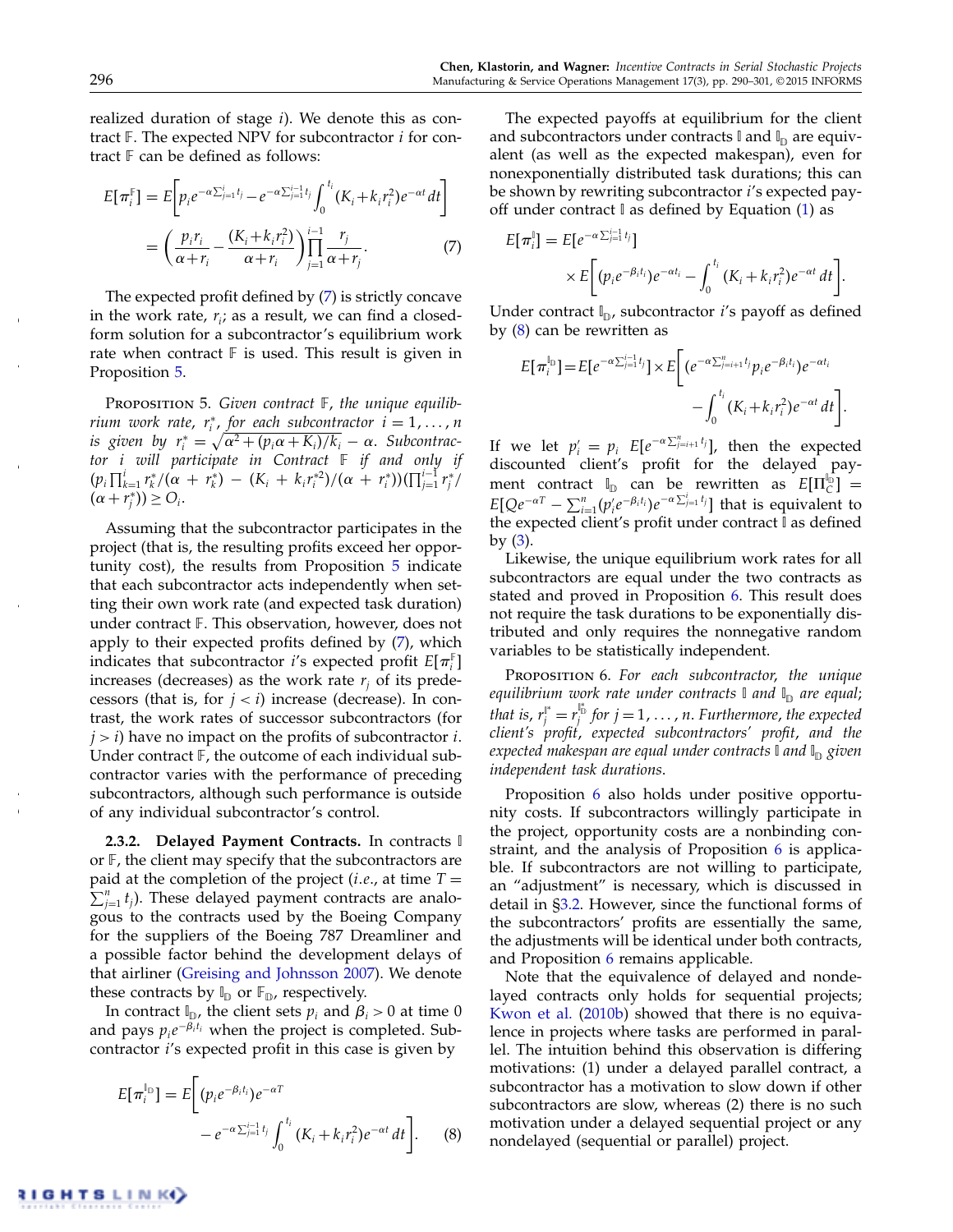2.3.3. Hybrid Contracts: Incentive Payment Contracts with Minimum Guaranteed Payments. To reduce subcontractor risk, a client may offer a subcontractor an incentive payment contract with a guaranteed amount  $\gamma$ <sub>i</sub> > 0 that is paid regardless of the stage duration  $t_i$ . We denote this (combination of a fixed and incentive payment contract) as a hybrid contract  $\mathbb{I}_{\mathbb{H}}$ . To avoid trivial cases, we assume that  $\gamma_i < p_i$ . In a hybrid contract IH, a subcontractor is paid an amount equal to max $\{p_i e^{-\beta_i t_i}, \gamma_i\}$  following the realization of  $t_i$ .

We assume that the amount  $\gamma_i$  is negotiated at time  $t = 0$  with the values of  $p_i$  and  $\beta_i$ . A subcontractor under incentive contract I would have to complete their stage no later than time  $\theta_i$  to earn at least an amount  $\gamma_i$ , where  $\theta_i = -\beta_i^{-1} \ln(\gamma_i/p_i)$ . In this hybrid contract  $\mathbb{I}_{\mathbb{H}}$ , the expected discounted profit for subcontractor  $i$  is

$$
E[\pi_i^{\mathbb{I}_{\mathbb{H}}}] = E\bigg[e^{-\alpha \sum_{j=1}^i t_j} \max(p_i e^{-\beta_i t_i}, \gamma_i) - e^{-\alpha \sum_{j=1}^{i-1} t_j} \int_0^{t_i} (K_i + k_i r_i^2) e^{-\alpha t} dt \bigg]
$$
  

$$
= \bigg\{ \frac{p_i r_i [1 - e^{-(\alpha + \beta_i + r_i)\theta_i}]}{\alpha + \beta_i + r_i} + \frac{\gamma_i r_i e^{-(\alpha + r_i)\theta_i}}{\alpha + r_i} - \frac{K_i + k_i r_i^2}{\alpha + r_i} \bigg\} \prod_{j=1}^{i-1} \frac{r_j}{\alpha + r_j} \bigg\}
$$

The definition of  $E[\pi_i^{\mathbb{I}_{\mathbb{H}}}]$  indicates that the hybrid contract approaches a pure incentive payment contract as  $\gamma_i \rightarrow 0$  and a fixed price contract as  $\gamma_i \rightarrow p_i$ . Whereas we find analytical results intractable, numerical experiments indicate that the expected subcontractor profits and expected project makespan increase monotonically with  $\gamma_i$  at equilibrium, whereas the expected client profit decreases. Overall, the hybrid contract falls between the pure incentive payment contract I and the fixed price contract  $\mathbb{F}$ .

2.3.4. Dynamic Incentive Payment Contracts. In a dynamic contract, each subcontractor waits until preceding subcontractors have completed their respective stages before negotiating the terms of their contract with the client. (In previous discussions, we assumed that static contracts were used where negotiations between the client and subcontractors occurred at time zero.) When using an incentive payment contract I, however, the optimal values of  $p_i$  and  $\beta_i$  are the same in both the dynamic and static contracts for all subcontractors and, therefore, the expected client's profit is the same as well.

To understand the equivalence between static and dynamic contracts, assume that  $(m - 1)$  stages have been completed at time  $t = S$ , where S is the realized sum of the random durations of the  $(m-1)$  preceding stages (that subcontractor *m* observes). Subcontractor *m's* expected payoff at time  $t = S$  then becomes

$$
E[\pi_m^{\mathbb{I}}] = E\bigg[(p_m e^{-\beta_m t_m})e^{-\alpha t_m} - \int_0^{t_m} (K_m + k_m r_m^2)e^{-\alpha t} dt\bigg]e^{-\alpha S}
$$
  
=  $\bigg(\frac{p_m r_m}{\alpha + r_m + \beta_m} - \frac{(K_m + k_m r_m^2)}{\alpha + r_m}\bigg)e^{-\alpha S}.$ 

Since  $e^{-\alpha S}$  is a constant, previously completed stages do not affect subcontractor m's first-order condition, resulting in the same work rate that maximizes (1) at time  $t = 0$ . Intuitively, the dynamic contract changes the time at which subcontractor  $m$  makes a decision (time S versus time zero), but the decision itself is the same since the subcontractor can only directly influence her discounted profit over the interval  $(\sum_{i=1}^{m-1} t_i, \sum_{i=1}^{m} t_i]$ . Her expected profit, discounted to time zero, depends only on the decisions of predecessor subcontractors that are outside of her control in both the static and dynamic contracts. The subsequent analysis for the client, which only requires the bestresponse functions of the subcontractors, is identical. Thus, static and dynamic incentive payment contracts are equivalent.

#### **Implications of Incentive Payment** 3. Contracts

We initially investigate the impact of positive fixed costs  $K_i > 0$  in §3.1, positive opportunity costs  $O_i > 0$ in §3.2, and profit-makespan trade-offs in §3.3.

#### 3.1. Positive Fixed Costs  $(K_i > 0)$

Whereas our analytical results do not extend to cases with positive  $K_i > 0$ , we investigated the impact of positive fixed costs numerically (including subcontractor participation constraints). In this section we assume zero opportunity costs and the following parameters for  $n = 3$  subcontractors:

$$
Q = $1,000,
$$
  

$$
\alpha = 0.1,
$$
  

$$
k_1 = k_2 = k_3 = 200.
$$

When  $K_i > 0$ , Proposition 3 no longer necessarily holds, although we observe that the client's equilibrium profit is unimodal in each  $\beta_i$  for most  $K_i$ . Furthermore, we find that the client's profit is maximized at finite values of  $\beta_i$  for the above parameters when  $K_i > 5$ . If  $K_i < 5$ , the client's equilibrium profit is still strictly increasing in the  $\beta_i$  parameters. These results are summarized in Table 1, which provides the equilibrium client profit and maximizing values of  $\beta_i^*$  as a function of K, where  $K_i = K$  for all i. We found similar results for varying values of  $k_i$ , as well as the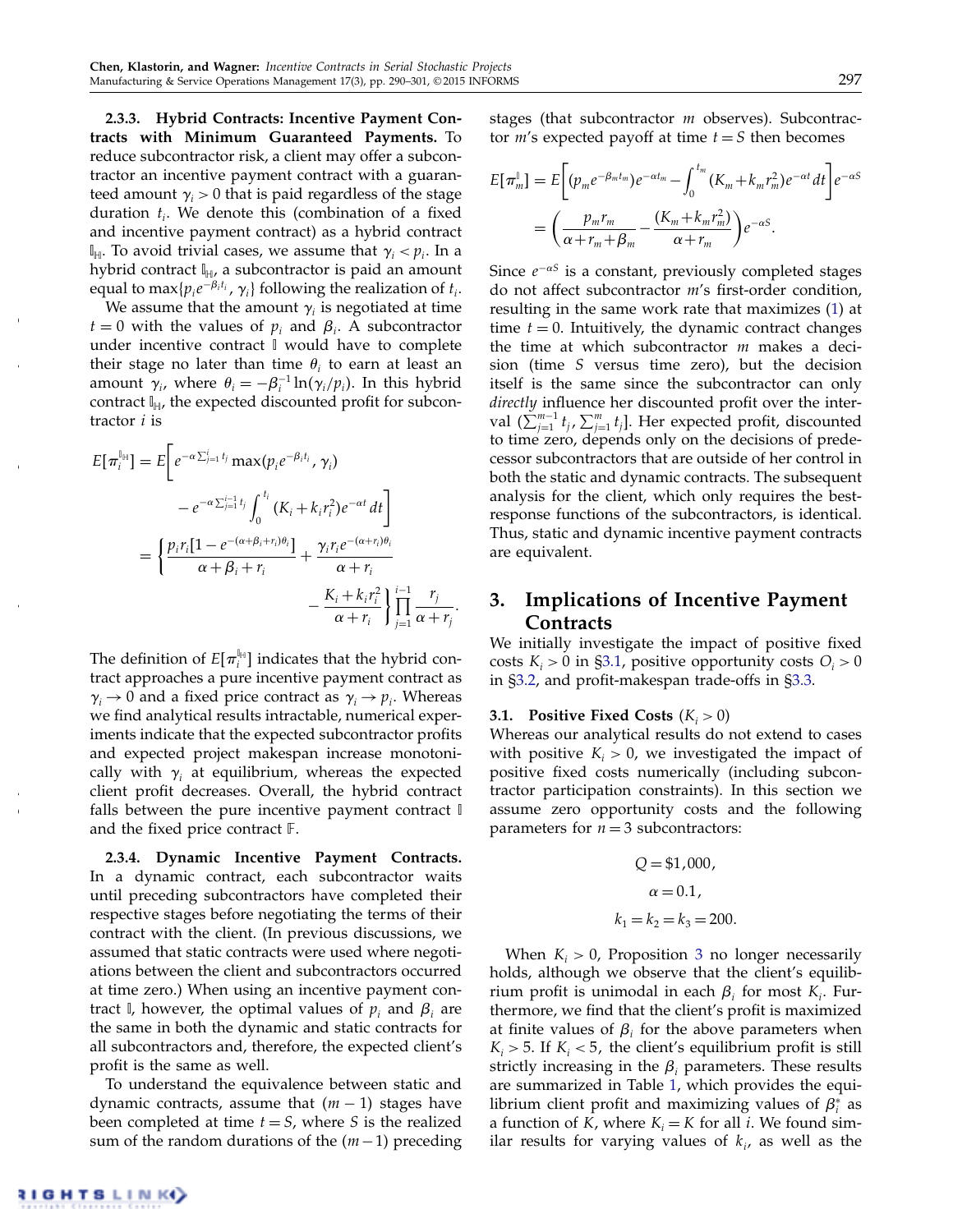| К  | $E[\Pi_{\mathcal{C}}^{L*}(\beta)]$ | $\beta^*$ | $\beta_2^*$ | $\beta_3^*$ |  |  |
|----|------------------------------------|-----------|-------------|-------------|--|--|
| 0  | 338.5                              | Inf       | Inf         | Inf         |  |  |
| 5  | 351.1                              | 10.9      | Inf         | Inf         |  |  |
| 10 | 332.3                              | 1.8       | 3.8         | 7.5         |  |  |
| 15 | 312.7                              | 0.9       | 1.9         | 3.4         |  |  |
| 20 | 293.5                              | 0.6       | 1.3         | 2.2         |  |  |

| Table 1 | Numerical Example (Contract I) with $n=3$ Subcontractors |
|---------|----------------------------------------------------------|
|---------|----------------------------------------------------------|

cases when task durations follow both the normal and gamma distributions.

Comparing contracts  $F$  and  $I$ , Proposition 3 shows that an incentive payment contract (contract I) dominates a fixed price contract (contract  $F$ ) with respect to the client's expected profit; Table 1 indicates this result continues to hold when  $K_i > 0$ . With respect to a subcontractor's expected profit, however, the reverse appears to hold; that is, a subcontractor's expected profit is greater with a fixed price contract than an incentive payment contract given the same payments  $p_i$  to each subcontractor.

### 3.2. Subcontractor Opportunity Costs Considered

When subcontractors have positive opportunity costs  $O_i$ , they may not participate if offered the prices from Algorithm SIP (described in Appendix A of the online supplement). In this case, we propose a procedure that appropriately modifies the SIP prices to guarantee subcontractor participation, while sacrificing a minimum amount of the client's profit. We discuss contracts **F** and **I** in detail; other contracts can be analyzed in an analogous fashion.

Using contract  $\mathbb{F}$ , subcontractor *i*'s expected profit, defined by (7) and evaluated at the equilibrium work rate  $r_i^*$  of Proposition 5, can be written as

$$
\left(p_i - \frac{K_i}{r_i^*} - k_i r_i^*\right) \left(\frac{r_i^*}{\alpha + r_i^*}\right) \prod_{j=1}^{i-1} \frac{r_j^*}{\alpha + r_j^*}.
$$

This expression is strictly increasing in  $p_i$  (easily seen by calculating its derivative and noting that  $\partial r_i^* / \partial p_i$  > 0); when the price is zero, the subcontractor profit is also zero. Conversely, the opportunity costs are decreasing in  $p_i$  assuming  $O_i = a_i + b_i r_i^{-1}$ . Thus, there exists a unique price  $p_i(O_i)$  where the subcontractor's profit is exactly equal to its opportunity cost  $O_i$ . This is the minimum price that must be offered to subcontractor  $i$  to induce participation; our heuristic adjustment is basically to offer the subcontractor a price equal to max $\{p_i^{\text{SIP}}\$ ,  $p_i(O_i)\}$  where  $p_i^{\text{SIP}}$  is the price determined by Algorithm SIP.

A similar case exists under contract  $\mathbb{I}$  when  $O_i > 0$ , although the adjustment procedure is more involved. Basically, if the subcontractor's expected profit is too low when  $\beta = 0$  to entice her to participate in the project, prices are adjusted upward; if the expected profit exceeds  $O_i$ , the value of  $\beta_i$  is increased (to a finite value) to reduce the subcontractor's expected profit to  $O_i$ . The adjusted SIP algorithms for both contracts  $\mathbb F$  and  $\mathbb I$  are fully described in Appendix B of the online supplement.

To further illustrate the impact of opportunity costs, we modified the example in Table 1 to include positive subcontractor opportunity costs that are presented in Table 2. For simplicity, we assume that all subcontractors have the same positive opportunity cost structure:  $Q_i = a + b/r_i$  for  $i = 1, ..., 3$ . We consider a set of values for the parameter  $a \in \{0, 2, 4, 6\}$ and let  $b = 1$ . Recall that cost values for the three subcontractors are  $k_1 = k_2 = k_3 = 200$ , and we let  $K_1 = K_2 =$  $K_3 = 3$  (the common fixed cost value of 3 is selected to preserve the monotonicity of Proposition 3).

In case 1, the opportunity costs, at equilibrium, are smaller than the corresponding subcontractor profits under contract F. Therefore, each subcontractor is offered contract I, and, per the opportunity-cost adjustment (contract I), the  $\beta_i$  parameters are adjusted upward for each subcontractor to lower the subcontractor profits to their opportunity costs, while simultaneously increasing the client's profit. In case 2, the opportunity cost is larger than subcontractor 1's profit under contract F, but lower than subcontractors 2 and 3's profit. Contract  $F$  is offered to subcontractor 1, with the  $p_1^{\text{SP}}$  price appropriately adjusted upward, per the opportunity-cost adjustment (contract  $F$ ), to guarantee participation. In contrast, contract I is offered to subcontractors 2 and 3, and the  $\beta_i$  parameters are adjusted upward for these subcontractors to lower their profits to their opportunity costs, while simultaneously increasing the client's profit. Case 3 is similar to case 2 with the difference that contract  $\mathbb I$  is only offered to subcontractor 3. In case 4, the opportunity costs at equilibrium are larger than the corresponding subcontractor profits under contract F. Therefore, each subcontractor is offered contract  $\mathbb{F}$ , and the  $p_i^{\text{SIP}}$  prices are adjusted upward for each subcontractor to raise the subcontractor profits to the level of their opportunity costs, thereby guaranteeing their participation.

The numerical example in Table 2 leads to several general insights. For simplicity we fix the *b* parameter and vary the *a* parameter. In strong economic climates (suggested by high values of the parameter *a*), contract  $\mathbb{I}$  is not feasible and contract  $\mathbb{F}$ , with

Table 2 Numerical Example (Contract I) with Opportunity Costs

| Case | $U_i$          | Client's profit | Makespan | System profit |
|------|----------------|-----------------|----------|---------------|
|      | $0 + r_i^{-1}$ | 349.0           | 6.1      | 359.6         |
| 2    | $2 + r_i^{-1}$ | 270.5           | 9.6      | 300.9         |
| 3    | $4 + r_i^{-1}$ | 182.0           | 12.1     | 239.5         |
|      | $6 + r_i^{-1}$ | 139.2           | 17.4     | 191.2         |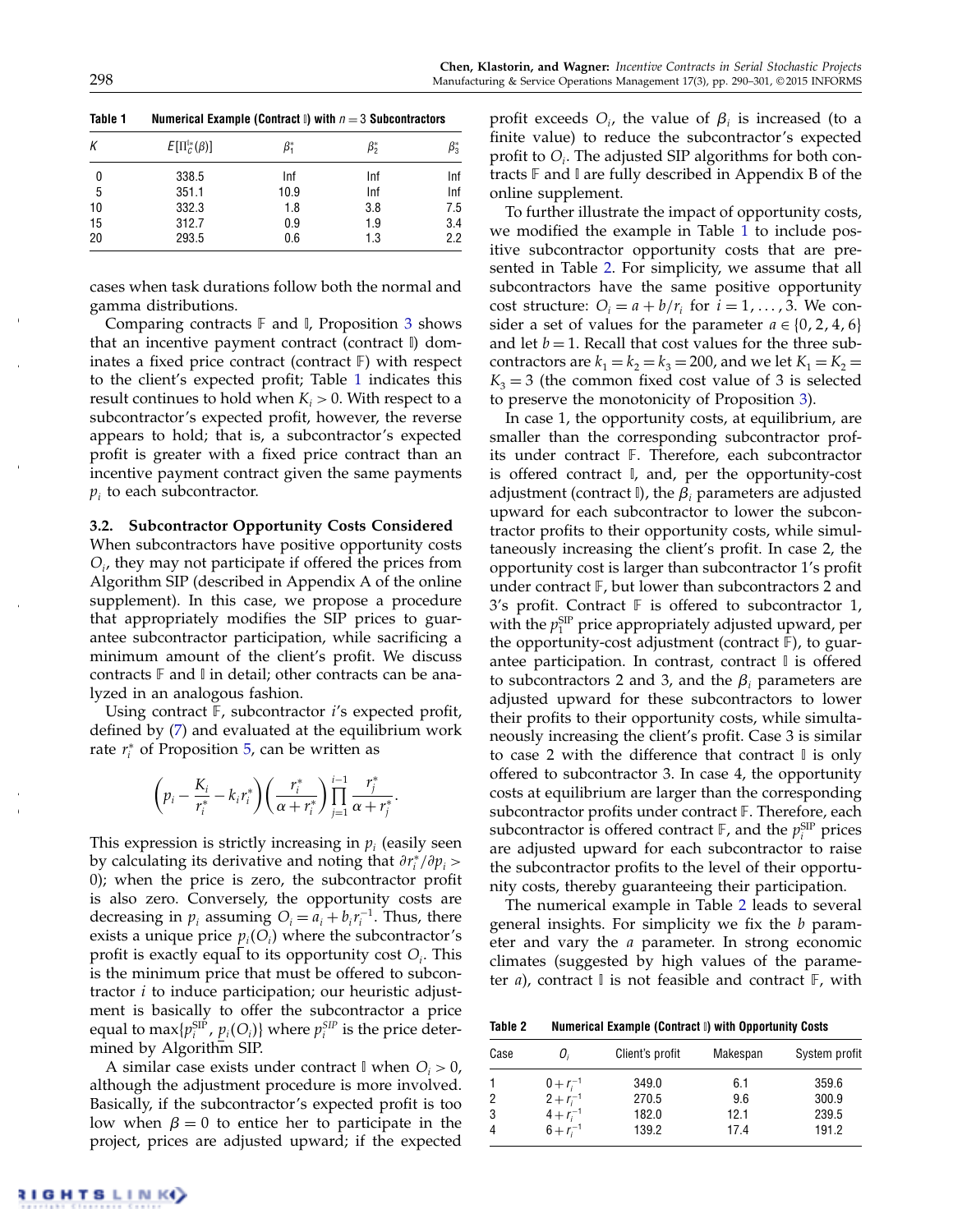prices adjusted upward, must be used. In weak economic environments (suggested by low values of the parameter  $a$ ), contract  $\mathbb I$  dominates contract  $\mathbb F$ , and the opportunity costs lead to finite subcontractordependent incentive parameters  $\beta_i$ . In the intermediate economic climates, our numerical results suggest that both contracts  $\mathbb F$  and  $\mathbb I$  can be utilized. Therefore, it appears that contract  $\mathbb I$  is more appropriate in weaker economic environments. Our analysis indicates that the client benefits as the economy weakens: the client's profit is decreasing in the parameter *a*, and the project makespan is increasing in *a*. However, the entire system's profit (client and all subcontractors) decreases as the parameter *a* increases. This observation can be understood intuitively if we consider the incentive parameters  $\beta_i$  as proxies for the level of coordination in the project: as the parameters are increased, the subcontractor incentives become more aligned with that of the project (and client), resulting in more system profit. However, opportunity costs restrict the values of  $\beta_i$  and consequently limit the level of coordination. Therefore, whereas the subcontractors' profits increase because of higher opportunity costs, the client's profit decreases by an amount that is (much) more than all subcontractor increases combined. Similar behaviors are observed by varying the parameter *b*.

#### 3.3. Expected Profit/Makespan Trade-Offs

As indicated in the previous discussion, there is a trade-off between the client and subcontractor profits, as well as project makespan. The concept of opportunity cost allows us to compare the fixed price contract  $\mathbb F$  with the incentive payment contract  $\mathbb I$  when each subcontractor earns an amount exactly equal to their respective opportunity cost (in this example, we set  $K = 0$  and  $O_i = 24$  for all  $i = 1, 2, 3$ ). Specifically, we modified our algorithm to find the equilibrium solution when the expected makespan must be less than or equal to a given parameter, *X*. By solving our model for varying values of *X*, we derived the results given in Figure 1, which indicate that the incentive payment contract is clearly superior to a fixed price contract in this example. Furthermore, our analysis showed that the two curves (and contracts) retain the shapes indicated in Figure 1 but converge as the opportunity cost *O* increases (since the optimal values of  $\beta_i$  converge to zero).

## 4. Using an Incentive Payment Contract to Define an Optimal I/D Contract

Given an equilibrium solution to the (exponential) form of contract  $\mathbb{I}$ , we can use this solution to generate piecewise linear contracts that incorporate a deadline, penalties for late completion, and rewards for

$$
\mathbf{1}_{\mathbf{1}} \in \mathbb{R}^{n}
$$



 $\theta$  $\overline{2}$ 4 6

20

Figure 1 Expected Client's Profit vs. Makespan for  $0 = 24$  Example



0 100 200 300 400

Client's expected profit

Recall that the duration of stage *i* is a nonnegative random variable with pdf  $f_i(t) = r_i e^{-r_i t}$  and cdf  $F_i(t) =$  $1 - e^{-r_i t}$ . Contract I's payment function is  $\rho_i(t_i) =$  $p_i e^{-\beta_i t_i}$  where the equilibrium parameters  $p_i$  and  $\beta_i$  are found using Algorithm SIP (modified appropriately if subcontractor opportunity costs are positive) and  $t_i$  is the realized duration of stage *i*. To convert the incentive payment contract to a form that is more likely to be adopted in practice, we want to use our results to define an incentive contract with the general form:

\n
$$
\text{payment} + \text{bonus} \times (\text{due date} - t_i)^+ - \text{penalty} \times (t_i - \text{due date})^+.
$$
\n

To derive such a contract, we initially define a maximum possible duration *T*ˆ *<sup>i</sup>* for each *i*th subcontractor that could occur with high probability. To determine a value for  $T_i$ , we let  $0 < \omega < 1$  denote the probability that the duration of stage  $i$  is within time  $T_i$ . Given a value of  $\omega$  (e.g., 0.95), we let  $\hat{T}_i = F_i^{-1}(\omega) =$  $-\ln(1-\omega)/r_i$ .

Next, let  $\tau_i$  denote the due date for the *i*th subcontractor, which we derive from the equilibrium form of Contract I: The piecewise linear approximation to  $\rho_i(t_i) = p_i e^{-\beta_i t_i}$  will share three points with the original function, namely  $t_i \in \{0, \tau_i, T_i\}$ . Therefore, the linear approximation is a global over-estimator of  $\rho_i(t_i)$  =  $p_i e^{-\beta_i t_i}$ , as indicated in Figure 2.

The quality of the approximation can be measured by comparing the areas under the two payment curves; since the approximation is an over-estimator, we can simply subtract the area under  $\rho_i(t_i) = p_i e^{-\beta_i t_i}$ (from  $0$  to  $T_i$ ) from that of the linear approximation (this is the  $L_1$  function space norm of the nonnegative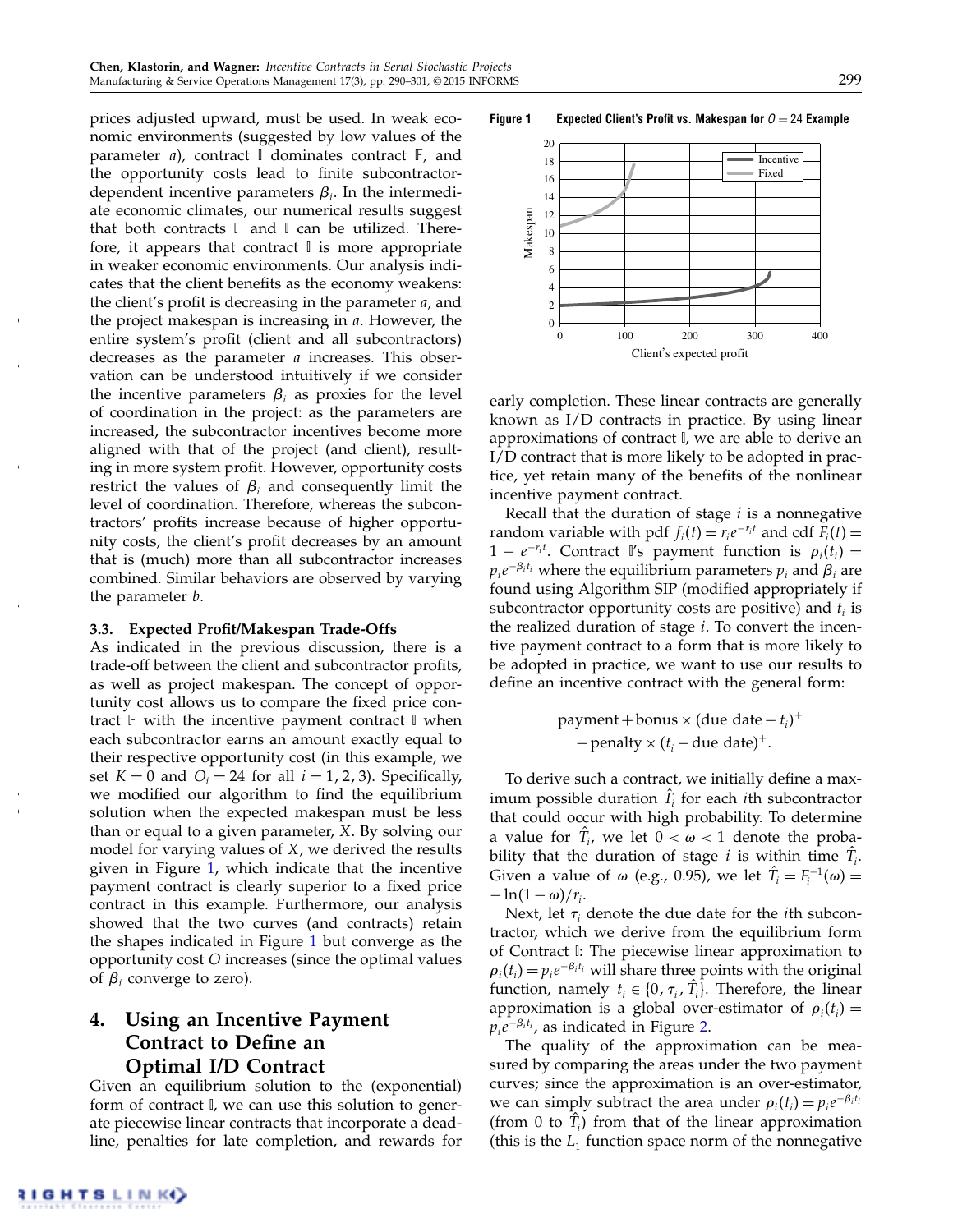

Figure 2 (Color online) Piecewise Linear Approximation of Incentive

difference). This results in the following nonnegative expression for the difference in areas:

$$
A_i(\tau_i) = \tau_i p_i + (\hat{T}_i - 2\tau_i)\rho_i(\tau_i) + \tau_i \rho_i(\hat{T}_i).
$$

To find  $\tau_i$ , we want to minimize  $A_i(\tau_i)$ . We can show that the function  $A_i(\tau)$  is convex and using the first order condition, the minimizing value of  $\tau_i$  satisfies  $\tau_i = -\beta_i^{-1} \ln[(1 + e^{-\beta_i T_i})/(2 - 2\tau_i \beta_i + T_i \beta_i)].$  There is no closed form solution for  $\tau_i$ ; however, given that  $A_i(\tau_i)$ is convex, we can use a gradient search procedure to find  $\tau_i$  easily.

The base payment is defined as  $\rho_i(\tau_i)$ , the bonus is then defined as  $(p_i - \rho_i(\tau_i))/\tau_i$  (the absolute value of the first segment's slope), and the penalty is defined as  $(\rho_i(\tau_i) - \rho_i(\tilde{T}_i))/(\tilde{T}_i - \tau_i)$  (the absolute value of the second segment's slope). Therefore, the piecewise linear approximation to contract I, at equilibrium, is defined as

Payment to ith subcontractor

$$
= \rho_i(\tau_i) + (\tau_i - t_i)^+ \left[ \frac{p_i - \rho_i(\tau_i)}{\tau_i} \right]
$$

$$
- (t_i - \tau_i)^+ \left[ \frac{\rho_i(\tau_i) - \rho_i(\hat{T}_i)}{\hat{T}_i - \tau_i} \right].
$$

We can extend this approach to  $n+1$  segments, with  $n$  "deadlines," which would allow multiple levels of penalties and rewards. Finding these values requires the solution of a convex optimization problem that can be solved efficiently using standard algorithms and programs.

#### 5. **Conclusions and Extensions**

We proposed and analyzed an "incentive payment" contract for a stochastic project that consists of  $n \ge 1$ serial stages, where each stage is completed by an independent subcontractor. In the basic form of the "incentive payment" contract, the client pays each subcontractor an amount  $p_i e^{-\beta_i t_i}$  at the conclusion of a subcontractor's stage or the entire project. The parameters  $p_i > 0$  and  $\beta_i \ge 0$  are revealed to each subcontractor at the beginning of the project.

The primary contribution of this paper is to analytically demonstrate the superiority of an incentive contract over a fixed price contract from the perspective of a client who wants to maximize his expected discounted profit in serial stochastic projects. We also showed how a client can calculate optimal parameters for these incentive contracts. Our analysis revealed several other significant implications as well. For example, we showed that the two incentive payment contracts (contracts  $\mathbb I$  and  $\mathbb I_{\mathbb D}$ ) are equivalent with respect to expected profit for the client and subcontractors, as well as the expected makespan (we showed that this result also holds for the fixed price contracts  $\mathbb F$  and  $\mathbb F_{\mathbb D}$ ). However, we showed that there are significant differences between the incentive payment contracts (contracts  $\mathbb{I}$  and  $\mathbb{I}_D$ ) and the fixed payment contracts (contracts  $\mathbb F$  and  $\mathbb F_{\mathbb D}$ ). The client will always have a greater expected profit with an incentive payment contract, although subcontractors will have a greater expected profit with a fixed price contract. We also showed that the expected makespan is always less with an incentive type contract than with a fixed price contract. Unfortunately, the client is not always able to utilize an incentive payment contract; if subcontractors have large opportunity costs, then only contract  $F$  (with appropriate adjustments) can be utilized; if subcontractors have small opportunity costs, then contract I can be used, but the choice of parameters (i.e.,  $\beta_i$ ) is restricted. We also showed how an incentive payment contract can be applied in practice by deriving a piecewise linear approximation. In its simplest form, this approximation allows for a deadline, a penalty rate for late completion, and a reward rate for early completion.

Our results remain applicable if subcontractors and the client discount cash flows at different rates. Specifically, Proposition 1 still holds when the discount rate is replaced by subcontractor-dependent discount rates  $\alpha_i$ . We found a generalization of the analysis of the client's equilibrium profit intractable, but we have confirmed via computational studies that our main findings still hold. Our results also remain applicable if the subcontractors discount their respective opportunity costs,  $O_i$ , from time  $\sum_{i=1}^{i} t_i$  (assuming contract I) based on the expected duration of preceding stages calculated using Equation (2).

We also studied the effect of changing subcontractors' risk preferences. Whereas we were unable to derive analytical results, our numerical studies indicated that when subcontractors are risk averse, the equilibrium work rates are strictly less than those of risk-neutral subcontractors. On the other hand, we observed that risk-taking subcontractors' equilibrium work rates are strictly greater than the risk-neutral counterparts.